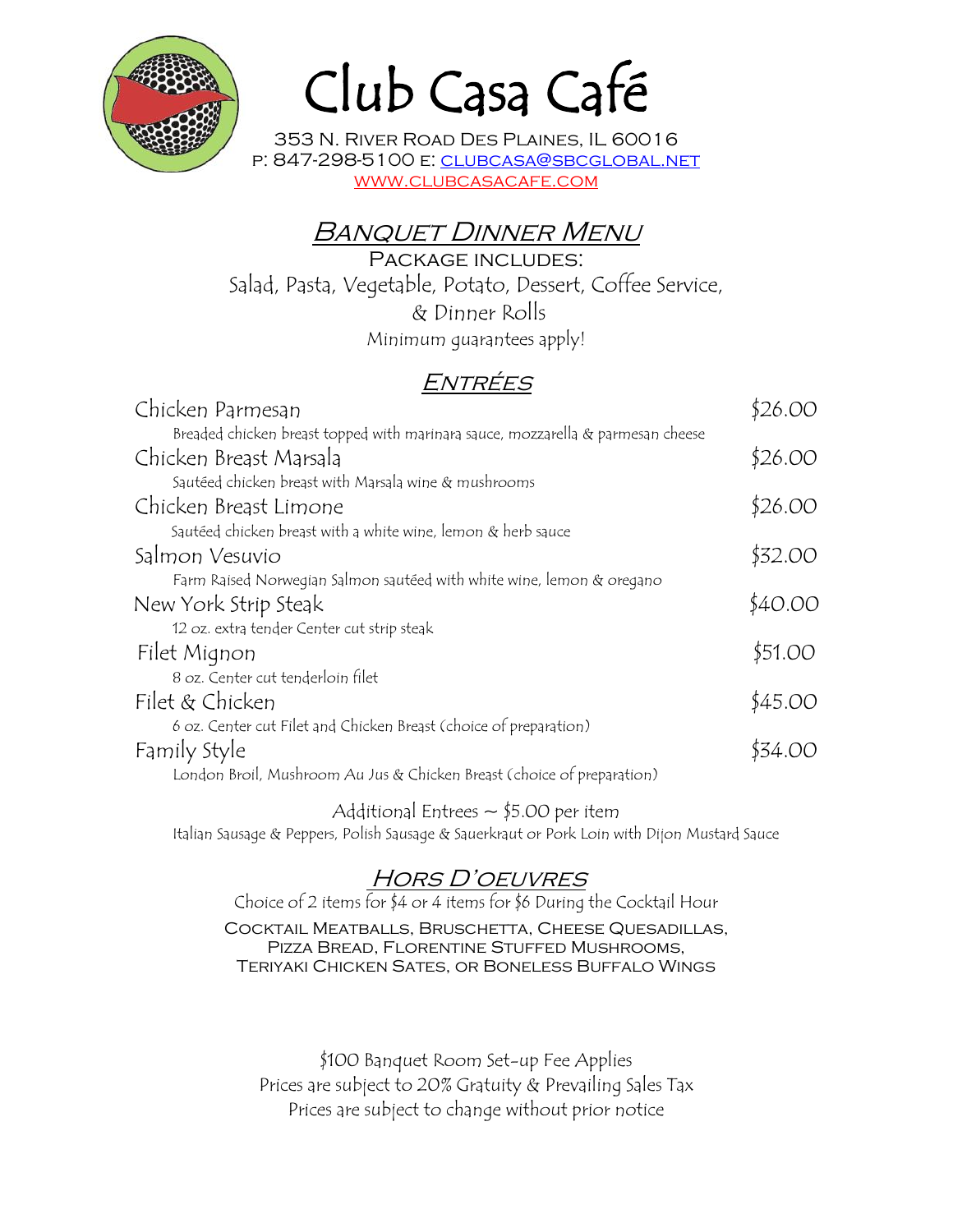## Appetizers

(Served Family Style)

Fried Calamari  $\sim$  \$5.00

Calamari dipped in our Special Recipe breading; served with Marinara sauce

## Bruschetta  $\sim$  \$3.00

Toasted Italian Bread with Fresh Roma Tomatoes, Basil, Pine Nuts, Extra Virgin Olive Oil & Parmesan Cheese topped with fresh water mozzarella

## Italian Antipasto Tray ~ \$5.00

Imported prosciutto, salami, mortadella, capicollo, provolone cheese, Fresh water mozzarella, olives, marinated artichoke hearts & roasted red peppers

# **SALAD**

## House Salad

Iceberg, romaine & mixed field greens served with plum tomatoes, carrots, Italian & Ranch Dressings Julie's Salad~\$2.50

Mixed field greens with tomato, walnuts & bleu cheese in our House Vinaigrette Dressing

## Caesar Salad  $\sim$ \$1.50

Romaine lettuce with croutons, imported Romano cheese & our tangy Caesar dressing

Caprese Salad  $\sim$  \$4.00 Plum tomato wedges, freshwater mozzarella and basil served over mixed greens with our House Vinaigrette

# Pasta

(Served Family Style)

Penne Marinara Penne Pasta served with our homemade Marinara sauce Rigatoni with Pink Sauce

Rigatoni Pasta served with a vodka cream sauce with peas & mushrooms

Tuscan Pasta ~ \$2.00

Sautéed Spicy Italian Sausage, Plum Tomatoes, Onions & Peppers served over Rigatoni and topped with goat cheese

#### Bow Tie Alfredo  $\sim$  \$1.50

Bow Tie pasta with our homemade creamy alfredo sauce

## VEGETABLE

Garden Fresh Medley Green Beans Almondine Broccoli with Garlic Butter

## Starch

Garlic Roasted Vesuvio Style Rice Pilaf